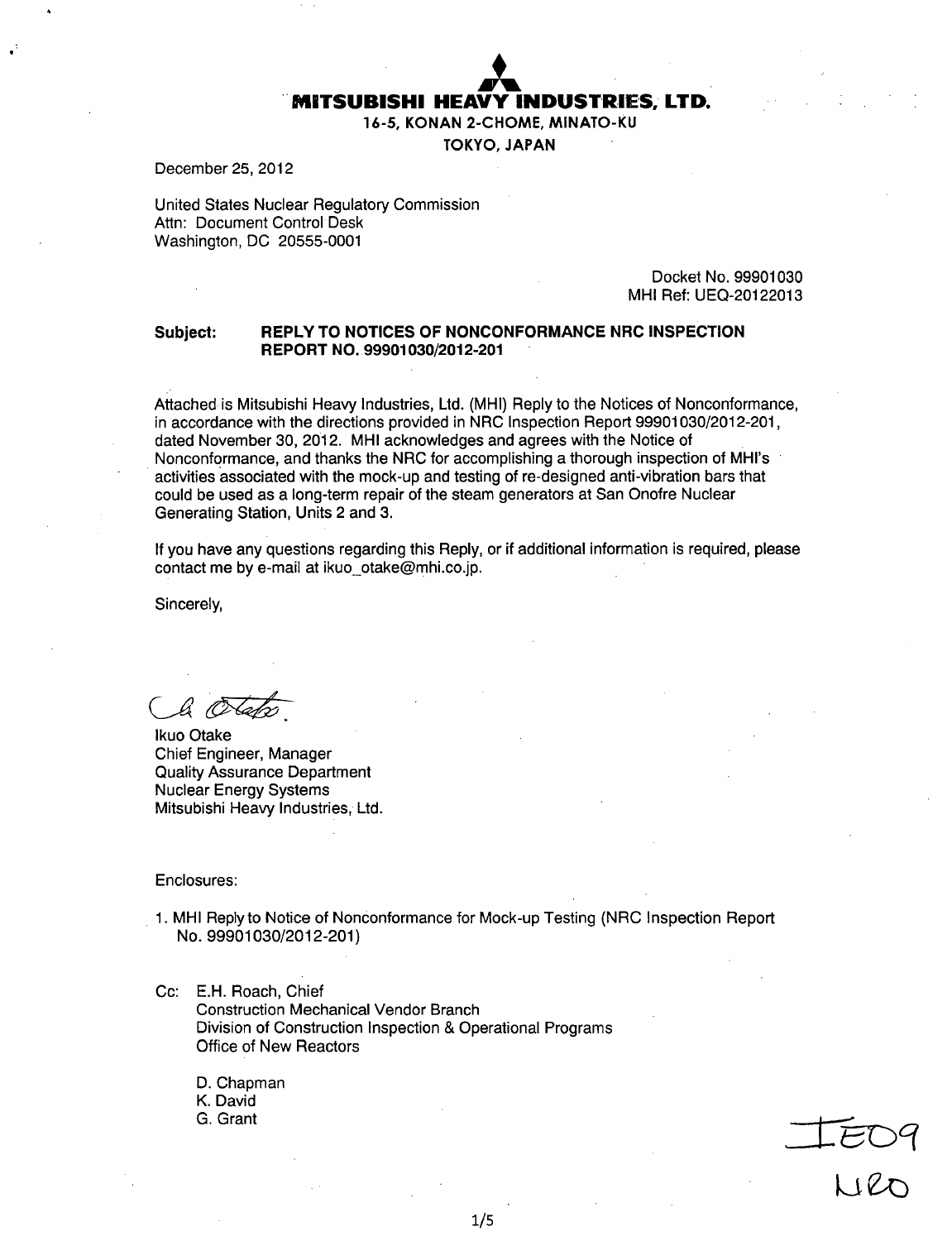## MHI **Reolvto** Notice of Nonconformance for Mock-uD Testing (NRC Inspection Report No.99901030/2012-201)

From October 9-17, 2012, the U.S. Nuclear Regulatory Commission (NRC) staff conducted an inspection at Mitsubishi Heavy Industries, Ltd. (MHI) facility in Kobe, Japan. The purpose of the inspection was to observe the mock-up testing of redesigned antivibration bars (AVBs) developed as a potential repair of the steam generators at San Onofre Generating Station (SONGS), Units 2 and 3. The NRC inspection team specifically observed various activities associated with the mock-up testing of a portion of the upper steam generator tube bundle. The mock-up testing was being conducted to determine if a repair to the SONGS steam generators incorporating redesigned AVBs was feasible.

The NRC Inspection Report lists the specific activities observed by the NRC inspection team. The NRC staff conducted the inspection to verify that MHI conducted the activities pursuant to a quality assurance (QA) program that complies with the requirements of Appendix B, "Quality Assurance Criteria for Nuclear Power Plants and Fuel Reprocessing Plants," to Title 10 of the Code of Federal Regulations (10 CFR) Part 50, "Domestic Licensing of Production and Utilization Facilities." With the exception of the two nonconformances addressed in this Reply, the NRC inspection team concluded that MHI's QA policies and procedures comply with the applicable requirements of 10 CFR Part 50, as well as the NRC requirements in 10 CFR Part 21, "Reporting of Defects and Noncompliance."

As requested by the Notice of Nonconformance, MHI provides herein a written statement in reply to both nonconformance findings. As requested, the written statement for each of the nonconformance findings includes the following: (i) statement of the NRC nonconformance finding, (ii) the reason for the noncompliance, (iii) the corrective steps that have been taken to date and the results that have been achieved, (iv) the corrective actions that will be taken to avoid further noncompliance, and (v) the date when the corrective action will be completed.

#### Reply to Nonconformance **99901030/212-201 -01**

#### **NONCONFORMANCE**

 $\mathcal{I}_{\mathcal{A}}(\mathcal{A})=\mathcal{I}(\mathcal{I}_{\mathcal{A}})$ 

Title 10 of Code of Federal Regulation, Part 50, Criterion VII, "Control of Purchased Material, Equipment, and Services," states in part, that "Measures shall be established to assure that purchased material, equipment, and services, whether purchased directly or through contractors and subcontractors, conform to the procurement documents."

Requisition Card 8161999-KA-1 10044, dated May 8, 2012, specified that Sumitomo Metal Industries supply 1187 tubes that conformed to the original replacement steam generator tube manufacturing Specification L5-04FZ041, Revision 4. The original specification had a number of specific visual and dimensional specifications for the tubes including outside diameter straightness, bending radius for the u-bend region, and total length.

Mitsubishi Heavy Industries Document L5-04GA592, "San Onofre Nuclear Generating station, Units 2 & 3 Replacement Steam Generators, Mock-Up Test Plan for Verification of Repair Measures for Tube Vibration Issue," Revision 5, dated October 4, 2012, was identified as "Safety Related." Table 4.3.1, "Extraction of Controlled Dimensions for mock-up Tube (Single Item)," lists tube outside diameter straightness, tube bending radius, and total tube length as "Necessary" examination items. Tables 2.2.1, 2.2.5, and 2.2.6 list how the previous three items were to be measured and the actual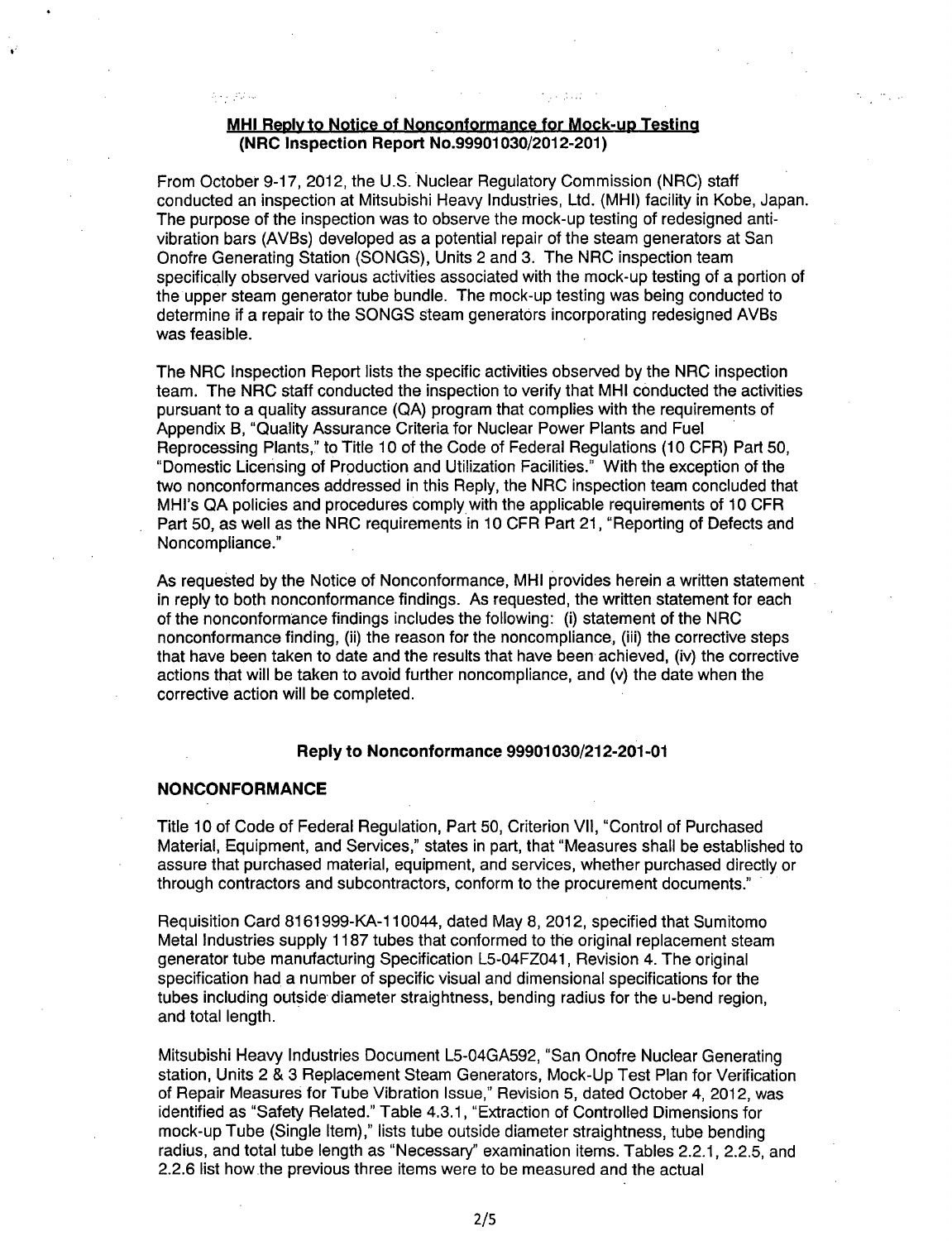measurement specifications.

Contrary to the above, as of October 17, 2012, MHI failed to ensure that the alloy 690 seamless tubes purchased from Sumitomo Metal Industries and used to construct the steam generator u-tube bundle mock-up, conformed to the procurement requirements identified in the purchase order and purchase specifications. Specifically, MHI did not provide objective evidence that the tube outside diameter straightness, tube bending radius, and total tube length conformed to the requirements Requisition Card 8161999- KA-1 10044 and Inspection Document L5-04GA592 measurement criteria.

This issue has been identified as Nonconformance 99901030/2012-201-01.

#### REASON FOR NONCONFORMANCE

The background of this nonconformance about a procurement control is as follows:

Requisition Card 8161999-KA-1 10044 specified that the tubes for the mock-up supplied by Sumitomo Metal Industries were to conform to the manufacturing specification of the original MHI-supplied SONGS replacement steam generator (RSG) tubes. The supplier requested a deviation from the original RSG manufacturing specification in order to measure the outside diameter for the straight region of the tube by micrometer instead of laser, which had been used for the original RSG tubes. After evaluating the reasonableness of the requested change for the method of measurement of the outside tube diameter, MHI accepted this deviation because the mechanical instrument used by the supplier for the measurement satisfied the requirements for accuracy. MHI did not, however, make a record of the evaluation results, and did not revise the requisition card to reflect this change from the original manufacturing Specification of the original RSG tubes.

MHI relied on the Certified Material Test Report (CMTR) which stated that all measurements based on visual and dimensional examination after final cutting were acceptable. However the attachments to the CMTR only provided for three of the six dimensional inspections and did not provide objective evidence that the tube outside diameter straightness, tube bending radius, and total tube length conformed to the requirements of Requisition Card 8161999-KA-110044 and Inspection Document L5- 04GA592 measurement criteria during inspection.

The reasons for the nonconformance identified above are as follows:

1. There was a description for handling the supplier's deviation requests in the Steam Generator Design Section's procurement procedure, "Procedure for Preparation of Purchase Specification" (5BBB40-N01). However, this description was not clear enough as to what was required and the procurement person's understanding of the requirements was not sufficient.

2. The requirements in Requisition Card 8161999-KA-1 10044 for inspection records required to be provided by Sumitomo Metal Industries were not clear enough.

3. The receiving inspector utilized the CMTR to ascertain that required dimensions were verified, but the CMTR only confirmed the requirements of Requisition Card 8161999-KA-110044 were met and did not provide actual details of the tube outside diameter straightness, tube bending radius, and total tube length.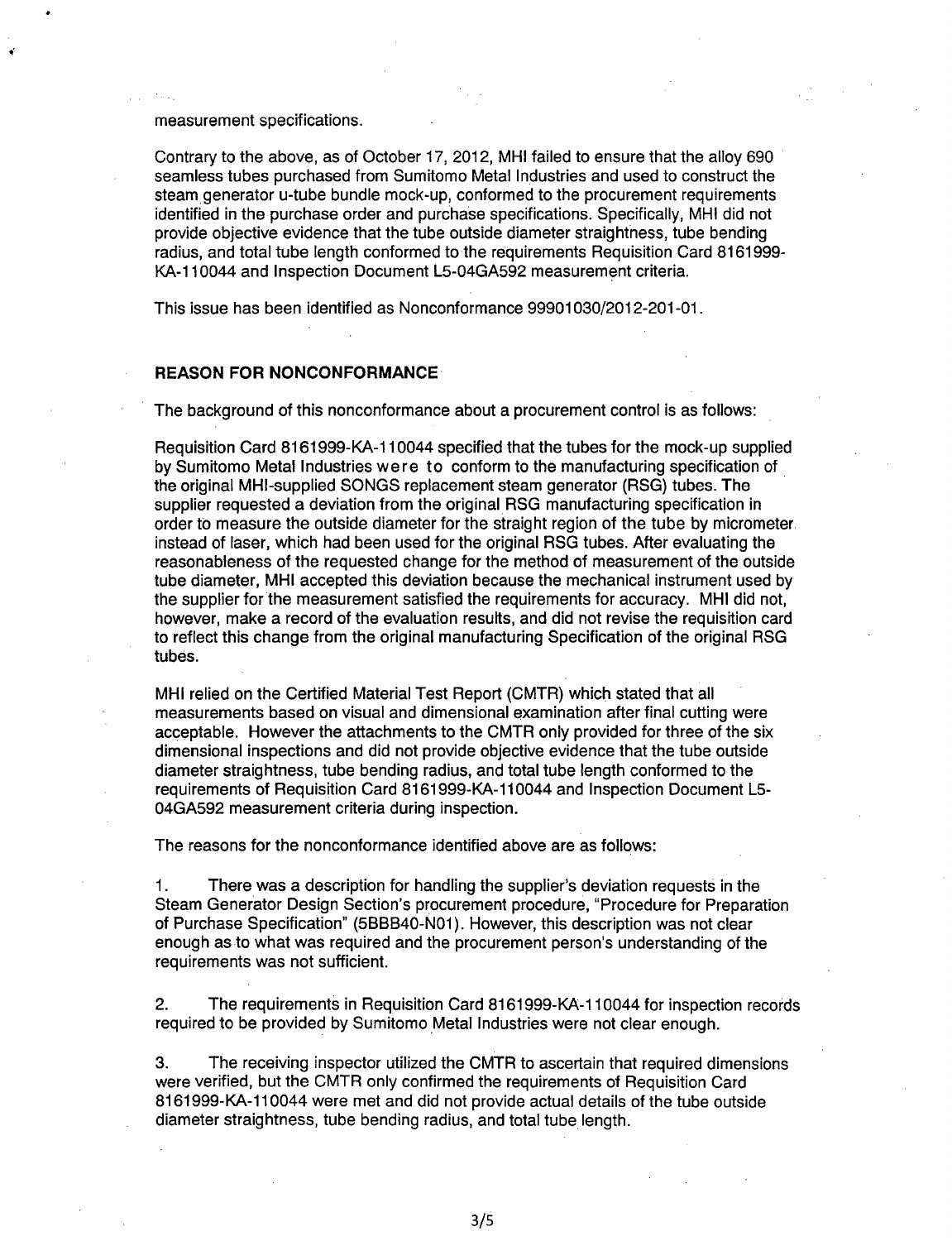# CORRECTIVE **STEPS** THAT **HAVE BEEN TAKEN AND RESULTS ACHIEVED AND** CORRECTIVE **STEPS** THAT WILL BE **TAKEN** TO **AVOID** FURTHER **NONCONFORMANCE**

1. MHI evaluated the impact of these nonconformances on the mock-up test results and concluded that the nonconformances did not affect the validity of the test results for the following reasons:

1.1 The mock-up test was not affected by the deviation from the original manufacturing specification concerning the measurement of the outside diameter of the straight region of the tube. MHI has confirmed that the mechanical instrument device (micrometer), used for the tube measurement, satisfies the requirements for accuracy.

1.2 The mock-up test was not affected by the insufficient description of the measurements in the CMTR because (i) subsequent to NRC Inspection, MHI confirmed from Sumitomo Metal Industries' internal records that the full length, bending radius and outside diameter are acceptable, and (ii) MHI obtained a Certificate of Compliance from Sumitomo Metal Industries which provides written certification that each item was inspected and satisfied the applicable requirements.

2. MHI issued CAR-1 2-076(0). Corrective and preventive actions are as follows:

2.1 A specific procedure for handling deviation requests from a supplier will be added to the Steam Generator Design Section's procurement procedure "5BBB40-N01".

2.2 Training on procurement control work will be provided to applicable persons. This training shall insure that personnel are trained to: (i) sufficiently clarify requirements in a requisition card or procurement specification; and (ii) handle deviation requests from a supplier incompliance with the Steam Generator Design Section's procurement procedure "5BBB40-N01".

## **DATE WHEN FULL COMPLIANCE** WILL BE **ACHIEVED**

A specific procedure for handling deviation requests from a supplier has been added to the Steam Generator Design Section's procurement procedure "5BBB40-N01."

Training on procurement control work will be provided to applicable persons by January 31,2013.